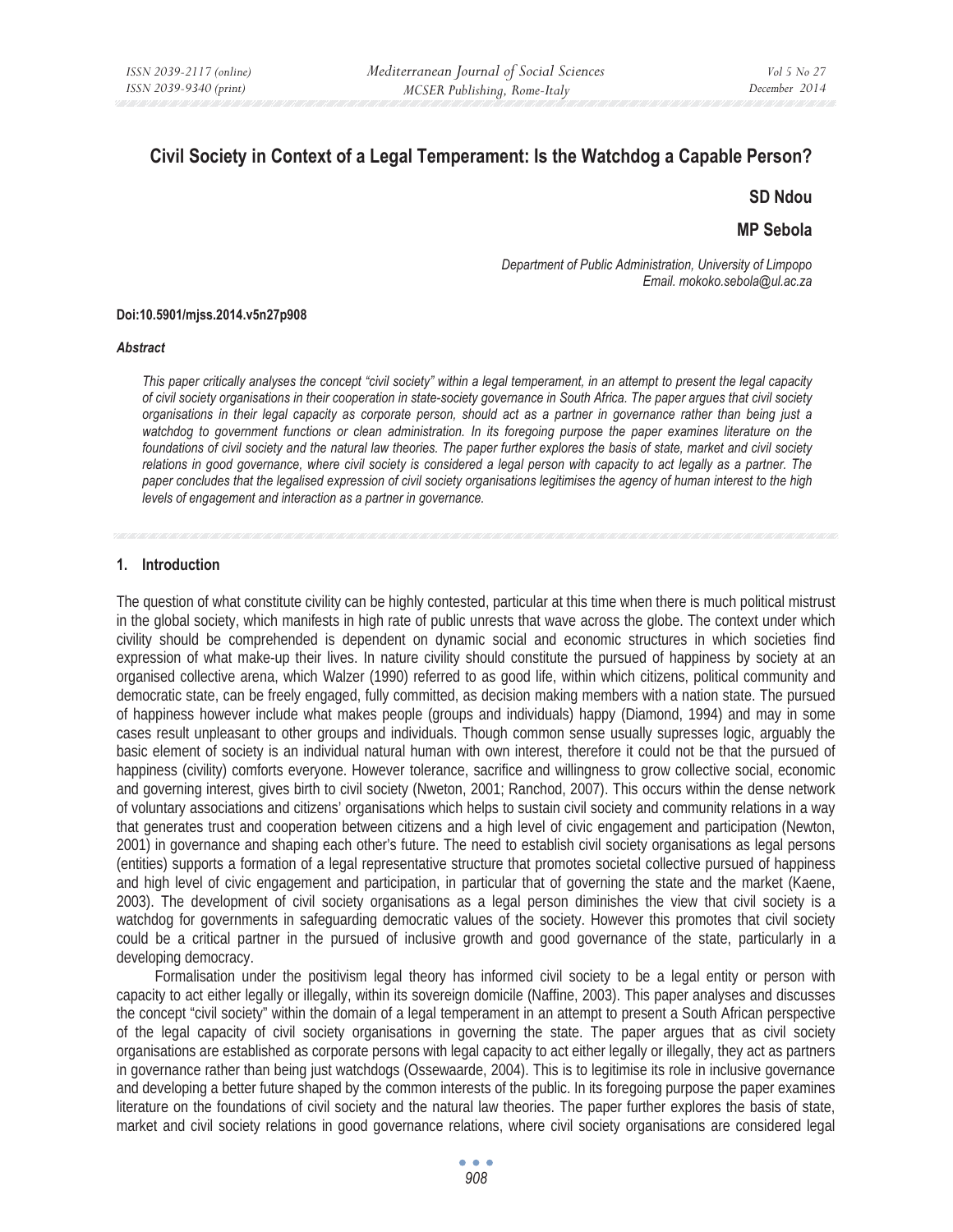persons with capacity to act under juries. The paper concludes that the legalised expression of civil society organisations legitimises the agency of human interest to the high levels of engagement and interaction as a partner in governance. In its contestation the paper marches sentences drawing from four main themes namely: The foundations of civil society, the legal temperament of civil society, from watchdog to partner in governance and lastly; state, market and civil society governance relations.

## **2. Natural Law Theory**

Theorising and theory plays an important role in the evolution and practice of science. Formation of theories are based on statements of knowledge that is developed by humanity, which is applicable in practice, where human act based on knowledge learned, partly from theory, and in the theoretical space where researchers validate or refute old knowledge and build new knowledge in a form of theories (Venable, 2006; Tavallaei & Abutalib, 2010). Clear and succinct statements of theory are substance to the knowledge validation works of science. The importance of theory cannot be avoided in both natural and social science (Parsons, 1938; Levine & Moreland, 1994). The match of the discussion, places its interpretation of the formation of civil society organisations within the natural law theory, with much emphasis on the positive law in interpreting the civil society organisation as legal persons.

The natural law theory is formed basically of two majors, which are independent of each other. Firstly the theory provides for morality as a major. Morality is basically concerned about what the society regards as naturally right and wrong. Secondly the natural law theory is concerned about the theory of positive law. Positivism law theory is about the sovereign legal status of actions, thus it is about what is legal and illegal in a particular domicile (Shapiro, 2000). The formation of civil society is based on what the society views as right and wrong about either government policy or the market (Walzer, 1990; Habib, 2005; Petlane, 2013). Such a character promotes that the notion that civil society form part of the particulars of the natural law theory of morality. Civil society organisation are formed to express the natural good that people have in conducting their life, in particular specified aspects of their action that have an impact presently and in future. Such formation allows members of the society to develop trust, and comfort amongst each other such that they entrust each other with the best interest of their community. This is expressed in the moral values and the deployment of curatorship of their resources to a group of leaders that should at all cost reciprocally manage resources which were contributed in moral faith that the interests of the civil society organisation may be put to practice.

However formalisation under the positivism legal theory has informed civil society to be a legal entity or person with capacity to act either legally or illegally, within its sovereign domicile (Naffine, 2003). This is because when civil society organisations are organised formally articulated rules that governs the action of its members, may seem to be unpreventable in that without such a natural person with his self-interest might compromise the interests of the collective. Therefore the development of rules by members of the collective association is manmade which makes them to fall under the positive law theories. Beyond that is the development of legislation by government that promotes a juristic status to civil society groups. In the context of the positive law theory, such formalisation establishes civil society organisations to be corporate persons.

## **3. The Foundations of Civil Society**

At a rising moment of political shift which marked a period when the African National Congress (ANC), celebration of its century of existence finding expression of a liberated collective future of South Africa's nation state, the role of civil society is important. The South African politico society and civil society has shown off rising political animosities and mistrust, which comes to express a political desire for greater civility in social relations (Khilnani, 2001). NUMSA's decision to divorce the tripartite alliance and demand president Jacob Zuma's resignation, (which seems impossible) has also signalled a shift in the politico formations of the country. Towards the 6<sup>th</sup> National Elections after the democratisation event of South Africa in 1994, changes may be expected in the 2014 voting polls, though might not be significant, though at a glance of complex social thinking expectations should be made beyond expectations of predictions (Thrift, 1999; Massen & Weingart, 2000; Urry, 2003; Bogg & Geyer, 2007) but with an understanding that the society as a complex structure with many actors, whose actions is derived from their interactions may result to an unexpected pattern. Several new political parties were launched, forming part of the list of competing parties in the 2014 elections. Amongst all a pure communist (Economic Freedom Fighters) party was formed by the influential, expelled ANCYL president Julius Malema, which has shown significant embracing into the young minds of South Africans (Ndlangisa, 2013), though using the complexity thinking, such may not be ascertained (Mackenzie, 2002), as it was unpredictable in 2007 to 2012, that president Zuma will opt for a second term, as well as that he will be most opposed and criticised by his strong

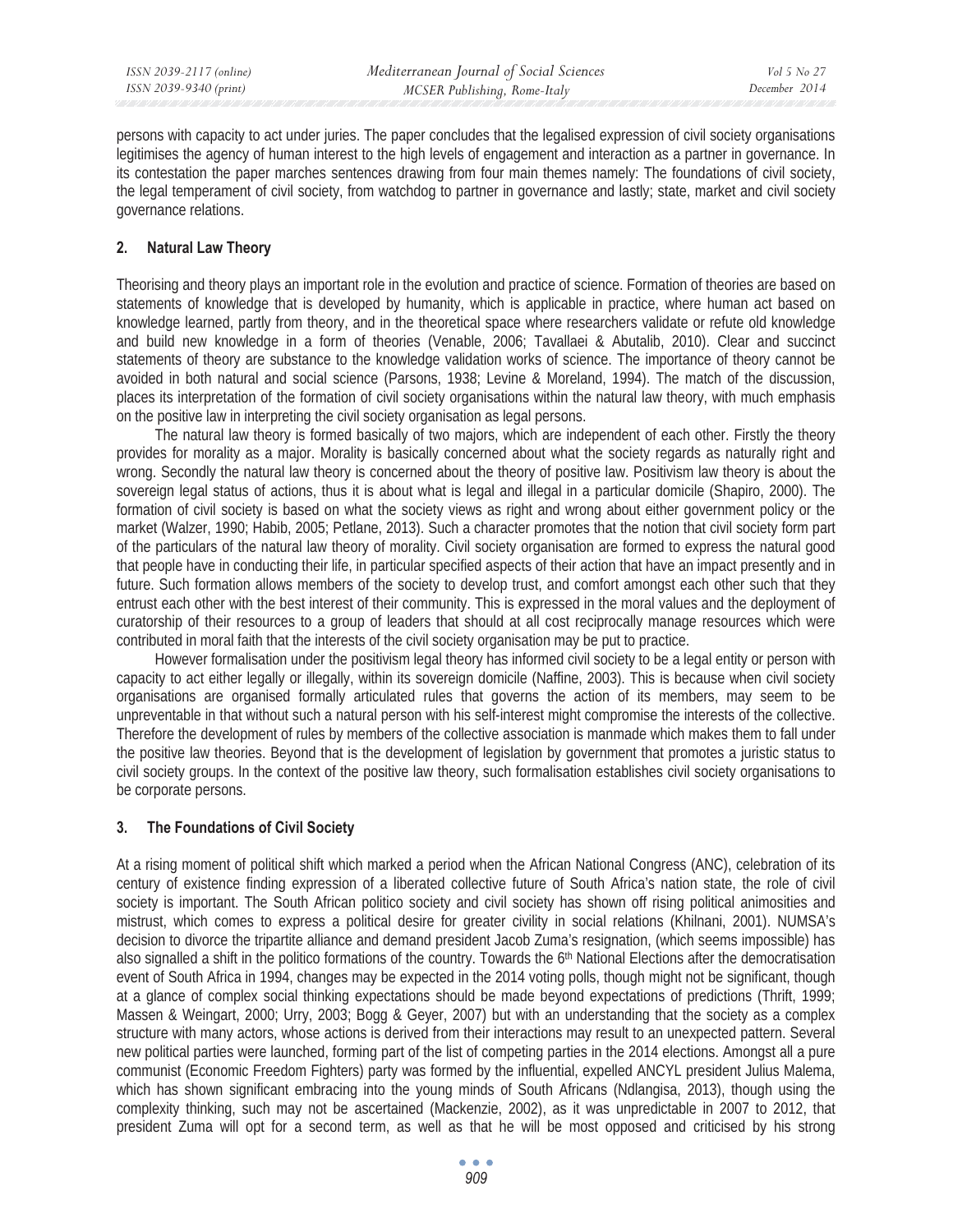| ISSN 2039-2117 (online) | Mediterranean Journal of Social Sciences | Vol 5 No 27   |
|-------------------------|------------------------------------------|---------------|
| ISSN 2039-9340 (print)  | MCSER Publishing, Rome-Italy             | December 2014 |

supertasters such as Malema, Vavi, and Mathew Phosa (just to mention a few). The departing point of this paper is to provide foundational context of civil society, to locate the nature and context of South African civil society which is at the pic of chaotic state in the current moment. This is done in the pursued to present the civility or non-civilities of civil society and political society in South Africa in a legal provided space of order.

Disillusion with given boundaries of politics and with margins of dilapidated courses of party politics has triggered awareness in civil society as a means of invigorating public life (Khilnani, 2001). Civil society is argued to be as old as man and its nature it sketching back to the works of Romans and ancient Greek philosophers (Hobbes as sited in Crain & Stavachtis, 2009) however in conventional usage civil society was discovered paralleled with the state. The contemporary ideal of civil society emerged in the Scottish and central insight of the 18<sup>th</sup> century (Carothers, 2000). These centuries of the concepts land mark, has with some slight differences, maintained a collective view that civil society does not involve the state nor the market (Pye, 1999; Ossewaarde, 2004). A host of views during this period rose to describe the term civil society. Prominent of this host is a political view host group that viewed civil society as a domain parallel, and separate to the state and the market. In this view citizenry associate according to their own interests and wishes (Sardamov, 2005) in that people associate themselves with groups or people where they can create benefits to themselves a group dependency. Philosophers such as Aristotle, Hobbes, Gramsci and Locke, employed the term to distinguish between the state institutions (legislature, judiciary and executive) and social groups. Expressing such a distinction includes separating civil society from government departments, state agencies, parastatals and other organs of the state, with an understanding that it is a formation that challenges and cooperate with the state. However the domination of the use of civil society as a challenger or contestant (Rose & Miller, 1992; ) or limiting state power (Fleming, 2000; ) and has made the cooperative nature of civil society to be a slumbering feature in the collective social organisation aimed at producing common good. There is a need to revive the cooperative forces of civil society of engaging productively with the state towards common good in governance, and in pursuit of delivering a good life for the society. Yet with no intention for predictions, however succumbing to the complex nature of society and operation of the state as a large and complex organisation (Senge, 1990; Stacey, 1996; Cilliers, 1998; Stacy, Griffin & Shaw, 2000; Cilliers, 2002; Senge, 2006 Nkuna & Sebola, 2012) may seem to be important in this discussion. It is therefore worth pointing out that to understand civil society one may require to understand the space where civil society exists and its agents as they form a complex network in which actions of such agents changes the opportunity of its predictability.

## *3.1 Defining civil society*

Though civil society is being recognised in the view that it embraced social organisation at a non-state and non-market arena, it remains in the recent flurrying intellectual activity around the concept across a variety of disciplinary and ideological domains. The concept has withstand the changes of thinking and maintained its appearance, it is defined and used as valuable in deferent ways across scholarship and practice (Heins, 2004; Lewis, 2004; Sardamov, 2005; Burawoy, 2005; Mbaye, 2006). In common literature an attempt to define civil society has shown valuable attributes to the thinking of the concept. Gellner, (1996) provides one simple yet useful definition of civil society. Civil society find its expression as "that set of diverse non-governmental institutions which is strong enough to counterbalance the state and while not preventing the state from fulfilling its role of keeper of peace and arbitrator between major interests, can nevertheless prevent it from dominating and atomising the rest of the society" (Gillner, 1996:5). Critically a traditional view provided by Hegel and Gramsci (see Keane, 1988; Bauman, 1999; Walzer, 1993; Sparks, 1994; Hardt, 1995), characterises society as having a two-part structure constituting of civil society and the state. The state is produced by the ruling class to protect its privileges and wealth while civil society is defined as a space of both resistance to and the hegemonic manufacture of consent for the political domination by the ruling class. This view held that civil society has revolutionary potential to overcome state oppression and democratise the society (Fleming, 2000). Gramsci in his prison writing suggests that the endpoint of the capitalistic state is its reabsorption into civil society (Gramsci, 1971: 253).

Though without a single yardstick it is important to review several of attempted definition of the concept "civil society". A Marxist view is provided in Jaysawal (2013) which holds that civil society as not only embodying commercial institutions but also classes, corporations related with social, religious, professional life, welfare agencies, educational and training institutes concerned with civic purpose. Connelly & Hayward (2012:41) suggest that civil society is an arena in which modern man legitimately gratifies his self-inters and develops his individuality, but also learns the value of group action, social solidarity and the dependence of his welfare on others. This view promotes that civil societies are not made to change man self-profiting nature but to allow man to grow individual, and learning to value group action while informing social solidarity as in dynamic societies ones welfare is dependent of the actions of the others. Halloway (2001:13) describes civil society as citizens, associating neither for power nor profit, are the third sector of society, complementing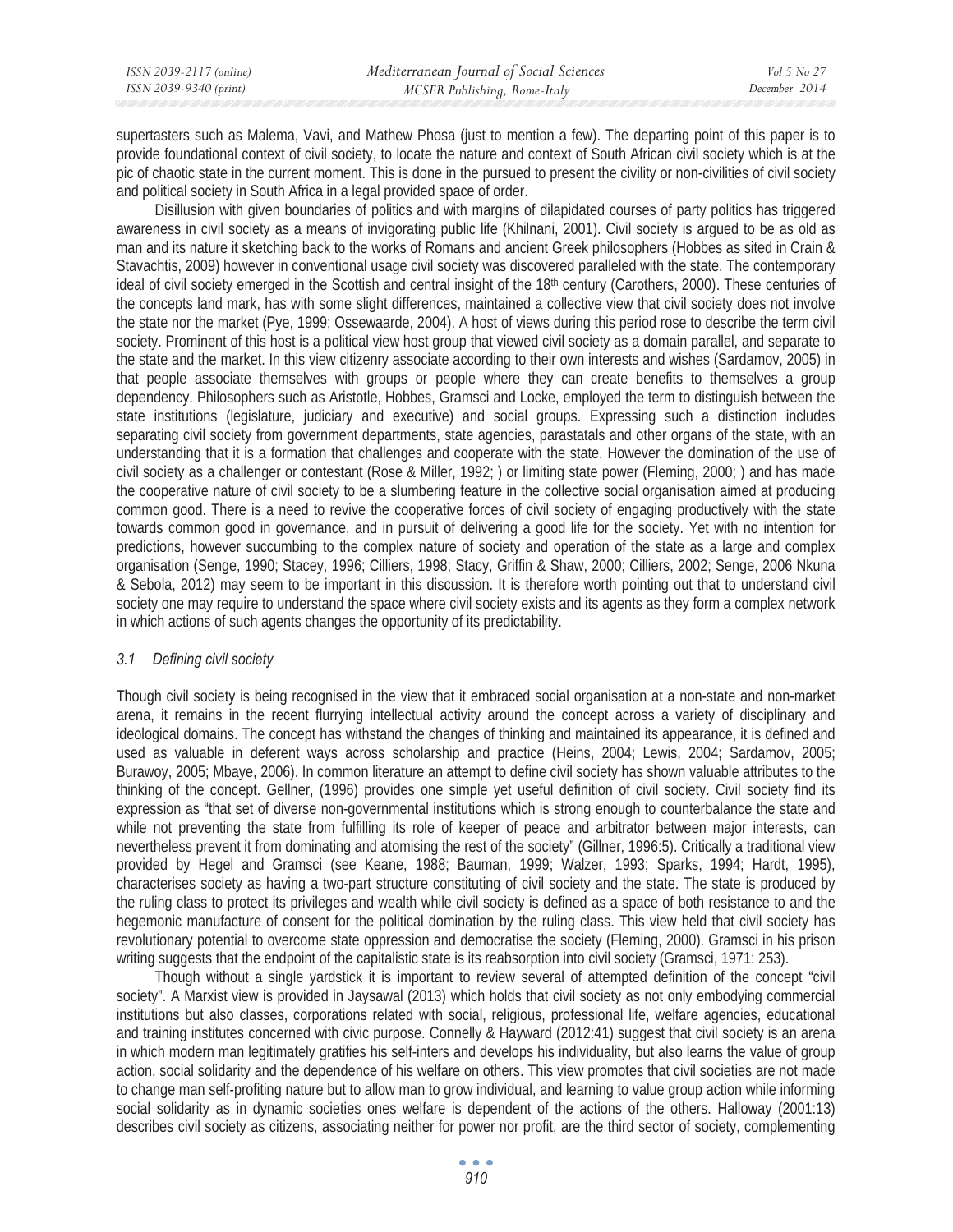government and business and they are the people who constitute civil society organisations. Thus incorporators of civil society has no interest in gaining profit or power, in that though representation may be the representatives (executive or leaders) will allow members of the society to govern the actions of the civil society organisation, and theirs will be to represent the view of the whole body of the civil society. In this paper civil society is viewed as society's formation beyond market forces and state-centric institutions. It is a formation that strengthens the public sphere and provides a haven for intense production of public common good through interaction. In Ndou, (2013: 189) and Ljubownikow, Crotty and Rodgers (2013: 153-166) a consideration of civil society is recognised with the view that it is a place where overlapping networks of autonomous voluntary associations, formally and informally, politically and non-politically, create the space for public collective action between individuals and the state. This definition informs that civil society involves a complex structure that has a variety of actors, whose actions contributed to actions of the state and the market (Stacey, 1996). Variation of actions by the state, the market and civil society may through the glance of complex thinking result in a chaotic state where at equilibrium of integration by the social actors results may establish a new order or collapse.

## **4. The Legal Temperament of Civil Society in South Africa**

The South African legal system is composed of a mix of legal traditions as a result of colonisation. As South Africa was colonised by both the Dutch and the English so is the law influencing the justice system and legal operations in the country (Naffine, 2003). The civil legal tradition was principally influenced by the Dutch, while on the other hand the common law developed from the English tradition. This combination of legal systems is a result of South Africa's colonisation by both the English and the Dutch. It is also worth noting that indigenous law remains a significant part of the South African legal system (Wyngaard, 2010). The South African constitutional law dispensation has further resulted in the development of common, through the invalidation of statutory laws which are found to be inconsistent the Constitution of South Africa, 1996. South Africa is a three sphere (usually referred as spheres of government) decentralised government. There are deferent provisions of national, provincial and local laws (South Africa, 1996). The powers of each tire of government are set out by the constitution. Supplementary to the constitution is an array of national, provincial and local sphere developed legislation that is used in the execution and administration of the country's operations. Laws dealing with civil society in South African are enacted at the national sphere of government. The national government regulates the establishment, registration and taxation of civil society organisations. The legal formation of civil society is discussed in this part of the paper, with therefore aim to provide the context of civil society as a legal person in South Africa.

# *4.1 Legal personality framework of Civil Society*

Because legal systems differ from each domicile to another it is important to determine which legal system can be used to establish civil society as a legal persona in South Africa. In accordance with such a legal system, it must be determined whether and to what extent the civil society has a legal capacity to act, litigate or to be held accountable, for crime or delict. The concern in this argument is to determine the ability of the civil society to have rights and duties; to perform valid juristic acts (such as entering into a contract); and be a party to a law suit in being a partner in the South African governance. The determination of the legal system can be established by identifying the domicile of such civil society organisations within the legal space (thus either national, provincial, or local) of South African governance system. Formation of civil society in South Africa takes point from an array of legislation such as the companies Act of 2008, the Property Control Act of 1988, and the Non-Profit Organisations Act 1997. To determine the legal temperament of civil society is as important as its formation. If civil society has a legal identity with capacity to act under jurisdiction, the author is of the view that it is accorded a status to act juristically in playing its democratic roles in the society. Positive commitment, of civil society under the positive law should hold that the existence of legal systems and legal rules are ultimately determined by certain facts about the socials of domicile they serve (Shapiro, 2000). Such socials are established in legal citizen boundaries under national frameworks. The following legal provisions in South Africa (as a domicile) can be used to reflect the legal temperament of civil society.

# *4.1.1 The Constitution of the Republic of South Africa, 1996*

The Constitution of the Republic of South African of 1996 as a supreme law of the country provides in the bill of rights the individual freedoms to be exercised in the land. Yet though the constitution confers such individual rights such rights are used in acting within South Africa legally or illegally. Section 15 of the Constitution of the Republic of South Africa, 1996,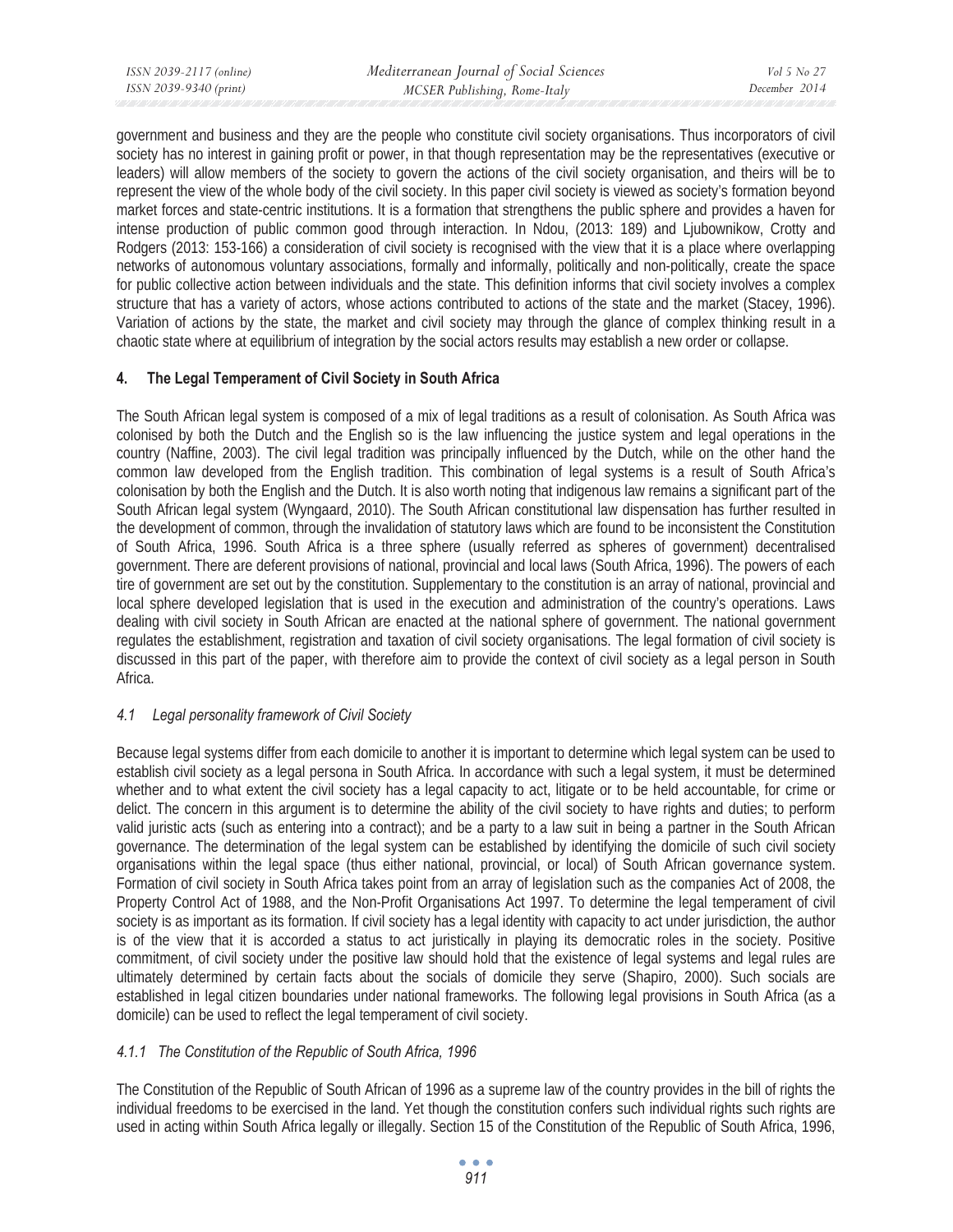| ISSN 2039-2117 (online) | Mediterranean Journal of Social Sciences | Vol 5 No 27   |
|-------------------------|------------------------------------------|---------------|
| ISSN 2039-9340 (print)  | MCSER Publishing, Rome-Italy             | December 2014 |

provides for freedom of religion, belief and opinion. These activities are prominent practices in the civil society. Civil society found its expression under particular social beliefs and opinions that constitute a common good of the society. Religious and belief-based civil society are seen in the definition provided by the London School of Economics Centre for Civil Society, which states that "civil society is the arena of uncoerced collective action around shared interest, purpose and values. In theory, its institutional forms are distinct from those of the state, family and market, though in practice, the boundaries between state, civil society, family and market are often complex, blurred and negotiated. Civil society commonly embraces a diversity of spaces, actors and institutional forms, varying in their degree of formality, autonomy and purpose (Ranchod, 2007; Deibert, Palfrey, Rohozinski, & Zuttrain, 2008: 124). The definition sufficiently puts that civil society contains values of believers, and embrace opinions of individuals into group values and productivity. This also assists individuals by promoting social learning of individuals and development of a social identity. Section 16(1) of the Constitution further extends freedom of expression, which is a critical element of civil society in particular of its relation to the state. It values the ability of the individual or collective expression of opinions on matters affecting their social and economy environment. This constitutional section also bears a gross impact on media, public awareness, creativity and innovation, as well as the freedom for the education based civil society to conduct research and academic activity. This is provided with limitation in section 16(2) that such freedom may not lead to propaganda of war incitement of imminent violence or advocacy of hatred that is based on race, ethnicity, gender or religion and that constitutes incitement to causes harm, of which are strong basis for civil society. Section 17, 18 and 19 of the Constitution further deals with the freedom of individuals to form part of collective action, in a just and peaceful manner, this element justifies the non-violent nature of civil society in its engagement with the state. For the formation of civil society as a legal person the following legislation are discussed.

## *4.1.2 Companies Act, 2008*

By definition the Companies Act, of 2008 provides that a company is a juristic person incorporated in terms of the act. Two types of companies may be formed and incorporated under the act, namely a profit and a non-profit company of which the discussion in this paper is concerned with the later. A non-profit company is a company incorporated in terms of the act, for a public benefit or other object as required in terms of item 1(1) of schedule one of the act. Incomes and property are not distributable to its incorporators, members, directors, officers or persons related to it subject to item 1(3) of schedule one in the act. The act therefore gives basis for civil society organisation registered in terms of the act and the NPOA, 1988 to have sufficient capacity to act as a legal person within its jurisdiction. The founders of civil society Organisations are given a formal relationship with the organisation (which is a juristic person). The act in section 2(1) states that an individual is related to another, (in this case it will refer to a natural person who incorporated a civil society organisation and the organisation as a juristic person) if (section 2(1) b) an individual is related to a juristic person, if the individual directly or indirectly controls the juristic person. Further juristic (non-natural) persons are given formal relationship; in that (section 2(1) c) a juristic person is related to another of either of them directly or indirectly controls the other. There are two or more entities that have a relationship with a civil society organisation as a legal person that of the state established in terms of the constitution, since the state has a capacity to act legally or illegally in its name it is regarded as a legal person. Private companies as well as the capacity of a person created in terms of the companies act, 2008 (see also section 3). The legal status therefore of companies is provided for in section 19(1), in that from the date and time that the incorporation of a company is registered, as stated in its registration certificate, the company is a juristic person, which exists continuously until its name is removed from the companies register in accordance with the provisions of the act. A registered non-profit organisation which forms part of the population of civil society is conferred with legal powers and capacity of an individual. It is within the premises of the provision of this act that a juristic person can be recognised in civil society organisations and thus provide a basis for its relation with the state and the market to be based on mutual partnership and capability to hold one another legally liable for acting in compromise of the interest of such a relationship.

## *4.1.3 Trust Property Control Act, 1988*

A trust exist when the creators (founders) of the trust, hands or bound to hand over to another party legally referred to as trustees, the control of property including money which is to be administered for the benefit of some person or for some impersonal objects or purpose (). In the development of such and account, a document namely a "trust deed" is established to set out; the objects of the trust, appointment of trustees and powers of such trustees, the use of such trust assets. A valid discretionary trust is created when its objects are lawful and sufficiently certain. Such certainty is achieved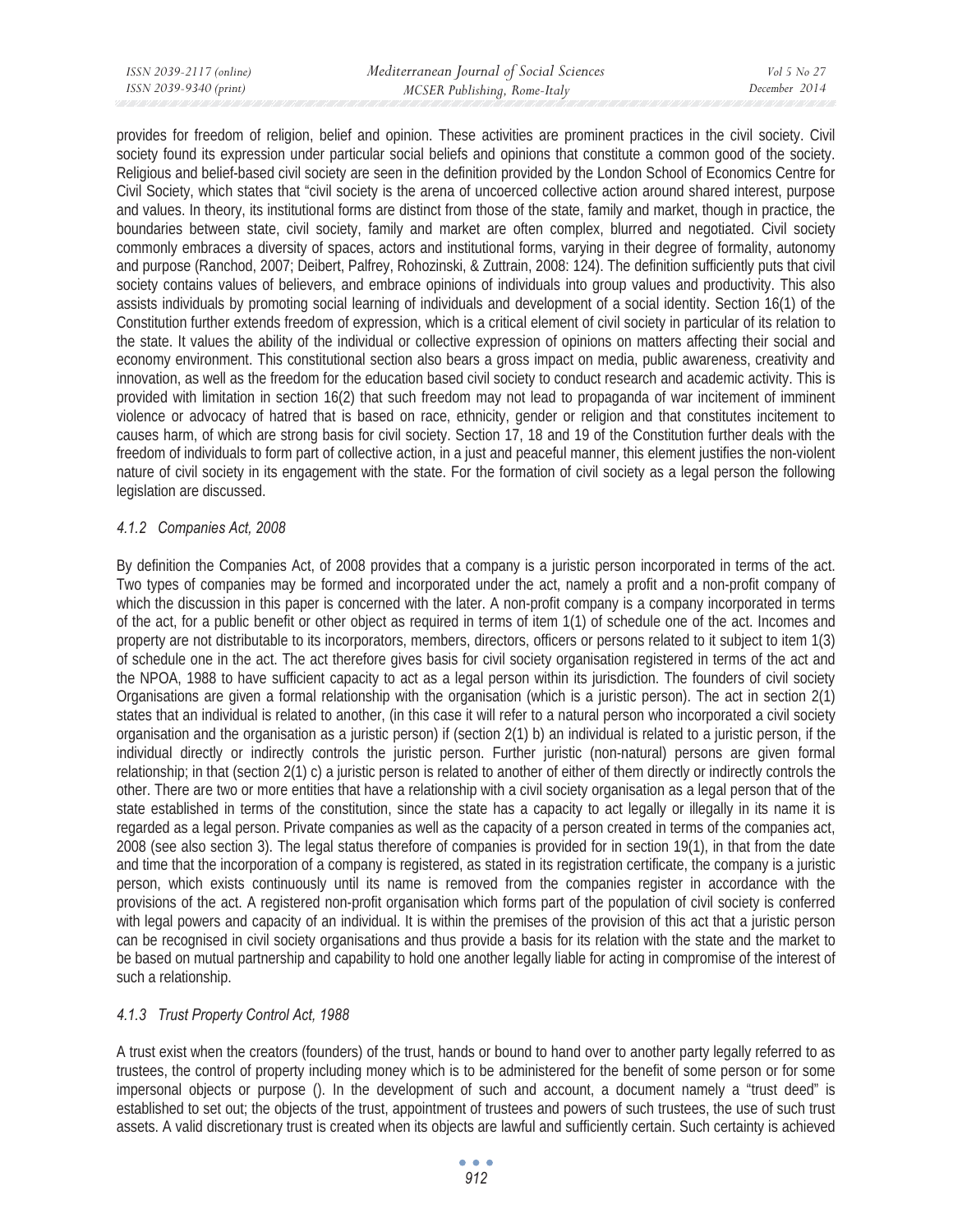*ISSN 2039-2117 (online) ISSN 2039-9340 (print)* 

when beneficiaries or classes of beneficiaries under the trust are specified with sufficient clarity. The Trust act, 1988 requires Trustees to act with care, diligence and skill which can reasonably be expected of a person who manages the affairs of another. It is thus important that trustees avoid self-serving decisions and partiality. The relative relations to common usage of the term civil society with provisions of this act is that civil society entrust its property to a wide range of trustees. It is also agreed that civil society consents the curatorship of the public's money to government official to deal with the daily transactions of the state.

## *4.1.4 Non-Profit Organisation Act, 1997.*

The Non-Profit Organisation Act, 1997 (NPOA) came into operation on 1 September 1998. The NPOA was established with objects to create an environment in which non-profit organisations can flourish. The act serves as an administrative and regulatory framework for non-profit organisation to conduct their affairs. It further encourages NPOs to maintain adequate standards of governance, transparency, and accountability as well as improving public access to information concerning registered NPOs. Chapter two of the NPOA provides for the development of Directorate for NPOs and appointment of a Director. Responsibilities of the directorate include preparation and issue of model constitutions and codes of good practice for the NPOs. Registration of NPOs is provided for in chapter three of the act. Section 12(1) of the Non-Profit Organisations Act states that the registration of NPOs in South Africa is conducted voluntarily. According to the act a NPO refers to "a trust, company or other association of persons established for a public purpose, and the income and property of which are not distributable to its members or office bearers expected as reasonable compensation for service rendered". The definition provides therefore that NPOs covers for three forms of entities, that of a discretionary trust, a section 21 company and a voluntary association, qualifying as NPOs (Nyapotse Inc, n.d). Section 16(1) of the act asserts that the issue of a certificate of registration for an NPO as provided for in section 15(1) is sufficient proof that the organisation is a body corporate. Therefore to the doubt if whether a voluntary association is corporate or juristic person, its registration as a NPO will confirm that the organisation is a body separate in law from its members, precisely that the principle of limited liability applies. This is the basis that forms NPOs which are part of civil society as legal person with the ability to be held liable or sued in its name.

## **5. From Watchdog to Partner in Governance**

Jaysawal (2013) describe a report by the former United Nations Secretary General Kofi Anan (2002 as sited in Jayswal, 2013), the report focus on strengthening the UN, with the purpose of further change in the UN's agenda. The report stresses that a multiplicity of actors, namely civil society and the private sector are increasingly involved in international cooperation. Though such argument place a notion that the key distinction with civil society is the idea of activism that tackles international problems and act across geographical borders, and generally interrelated with the process of enhancing globalisation and turbo-capitalism (Tubbush, 2005). The report puts it clear that civil society is an arena in which modern man do not only legitimately gratifies his self-interest and develops his individuality, but learns the value of groups' actions, social solidarity, and the dependence of his welfare on others, which educate him for citizenship and prepare him for participation in the political arena of state (Walzer, 1993). In the millennium declaration, civil society is considered a partner to overcome the goals set by the developmental agenda. At a broader socio-political representation by a trained group of civil individual who work in the public and political society to increase the indent of public interest in the works of the state. This representative should be understood to be accountable to the civil society which is also accountable to the beneficiaries of civil society organisations own work and formations.

## **6. State, Market and Civil Society Governance Relations**

The authors contend that there is renewed interest in civil society, since the fall and disintegration of radical forces in the political space of South Africa. Though civil society is a central focus in the debate to find solutions in governance of the state and the economy, it is also advanced that civil society should be strong for promoting democracy, growing the economy and solving social problem (Fleming, 2000). Civil society is interested in critiquing how the state and the economy operate (Rose & Miller, 1999). This therefore forms the basis of the relations between the state, the market and civil society. Given the variety of views about civil society, Gramsci provides with a very useful view, to understand civil society, when emphasising on the symbolic dimension of civil society's role in the formation of values, actions-oriented norms, meanings, and identifications. This view promotes that civil society does not only transmit or inculcate established practise or beliefs, it is also a site for social contestation, in which collective identities, ethical values, and alliances are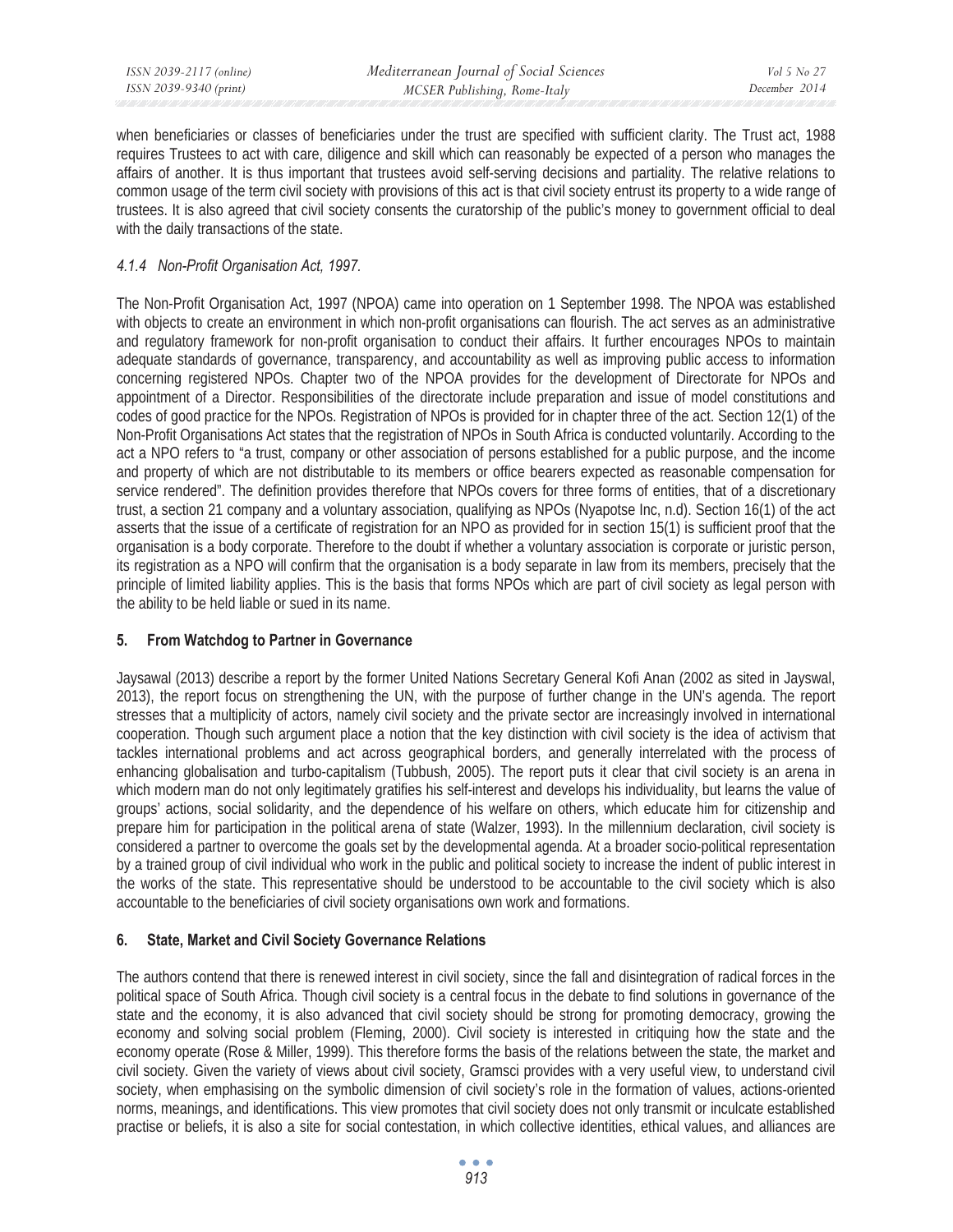forged. This therefore gives birth to a collective order of conducting the state by the communities.

The confirmation of civil society as a space to reshape the state conduct can be seen in the partnership of the state with civil society in policy formations. Civil society asserts itself as a bulwark against the systematising effects of the state and the market. Thus in civil society people discusses matters of mutual concern as peers, and learn about facts, events and the opinions, interests and perspectives of others in an atmosphere free of coercion or inequality which may incline individuals to acquiesce or be silent (Habermas, 1996). In this space of discussion and discourse on values, norms, laws and policies allows politically relevant public opinion, which could be used for ordering government and the market. In the purpose of this paper the view above is sufficient to locate civil society as a sphere of interaction between the market and state, composed of intimate relations, associations, social movements and public communications in efforts of bringing a common good (Cohen & Arato, 1992; Cunningham, 1992).

## **7. Conclusion**

The frequency of debated about what constitute a mane of law by jurists, can be discussed based on moral and legal point of view. However in the twenty first century, societies have come into terms with the legal status and legal personification of corporation, such as civil society organisations. It however a complex concept in the context of criminal law to establish organisational entities as persons, since such contestation will required the establishing a criminal mind, or independent will, for which an abstraction like an NGO may not have. The personification of entities is backed by their influence in the political and economic endeavours of the society. Civil Society Organisations are machinery for the delivery of democratic view of the society in the development and implementation of policies. This make them to form constituency to the governing bodies of countries, therefore their establishment as legal person with juristic capacity promotes their legitimacy in high level of engagement and decision making with the state and market actors.

## **References**

Bogg, J., & Geyer, R., 2007. The Complexity Turn. *Theory, Culture and Society*. Vol. 22(5): 1-14.

Carothers, C., 2000. Civil Society. Foreign Policy. *Think Again*. Winter 1999-2000: 18-29.

- Cohen, J., & Arato, A., 1992. *Civil Society and Political Theory.* MIT Press, Cambridge.
- Connelly, J., & Hayward, J., 2012. *The Withering of the Welfare State-Regression*. Palgrave Macmillan.
- Cunningham, P., 1992. From Freire to Feminism: the North American Experience with Critical Pedagogy. *Adult Education Quarterly*. Vol. 42(3): 9-17.
- Deibert, R., Palfrey, J., Rohozinski, R., & Zittrian, J., 2008. *Access Denied: the Practice and Policy of Global Internet Filtering.* The MIT Press, Cambridge.
- Diamond, L., 1994. Rethinking Civil Society: Toward Democratic Consolidation. *Journal of Democracy*. Vol. 5(3): 4-17.
- Fleming, T., 2000. Habermas, Democracy and Civil Society: Unearthing the Social in Transformation Theory. In Wissner, C., Mayer, S., & Fuller, D., (eds), *Challenges of Practice :Learning in Action.* Columbia University, New York.
- Gellner, L., 1996. *Conditions of Liberty: Civil Society and its Rivals*. Penguin, London.
- Gramsci, A., 1971. *Selection from the Prison Notebooks of Antonio Gramsci*. Hoare, Q., & Smith, G.N., eds. Lawrence and Wishart, London.
- Habermas, J., 1996. *Between Facts and Norms: Contributions to a Discourse Theory of Law and Democracy*. Polity Press, Cambridge.
- Halloway, R., 2001. *A Handbook on Resource Mobilisation for Civil Society Organisation in the South*. Leftword, New Delhi.
- Hardt, M., 1995. The Withering of Civil Society. Social Text. Vol. 45 (14)
- Heins, V., 2004. Civil Society's Barbarisms. *European Journal of Social Theory*. Vol. 7(4): 499-517.
- Jaysawal, N., 2013. Civil Society, Democratic Space, and Social Work. *SAGE Open Journal*. 1-12.
- Keane, J., 1988. *Democracy and Civil Society*. Verso, London.

Maasen, S., & Weingart, P., 2000. *Metaphors and the Dynamics of Knowledge*. Routledge, London.

- Mackenzie, A., 2002. *Transductions: Bodies and Machines at Speed. Continuum*, New York.
- Mahajan, G., 1999. Civil Society and its Avatars: What Happened to Freedom and *Democracy. Economic and Political Weekly*. Vol. 34(20): 1188-1196.
- Mbaye, L., 2006. Re-conceptualising Civil Society: The Debate Continues with Specific Reference to Contemporary Senegal. *African and Asian Studies*. Vol. 5(1): 91-118.
- Ndlangisa, S., 2013. EFF 'Founded on Principle of Non-Corruption". *City Press*. Posted 11 July 2013. Available at : www.citypress.co.za/politics/eff-founded-on-principle-of-non-coruption-malema/ ( accessed 11-01-2014)
- Ndou, S.D., 2013. The Tripartite Alliance as a Sine Qua Non in Promoting Public Interest and Accountability in the Post-Apartheid South African Governance. *Journal of Public Administration*. Vol. 48 (1): 188-194.
- O'Connell, B., 2000. Civil Society: Definitions and Discribtions*. Non-profit and Voluntary Sector Quarterly*. Vol. 29: 471-478.
- Ossewaarde, M.R.R., 2004. *Tocqueville's Moral and Political Thought: New Liberalism*. Routledge, London.